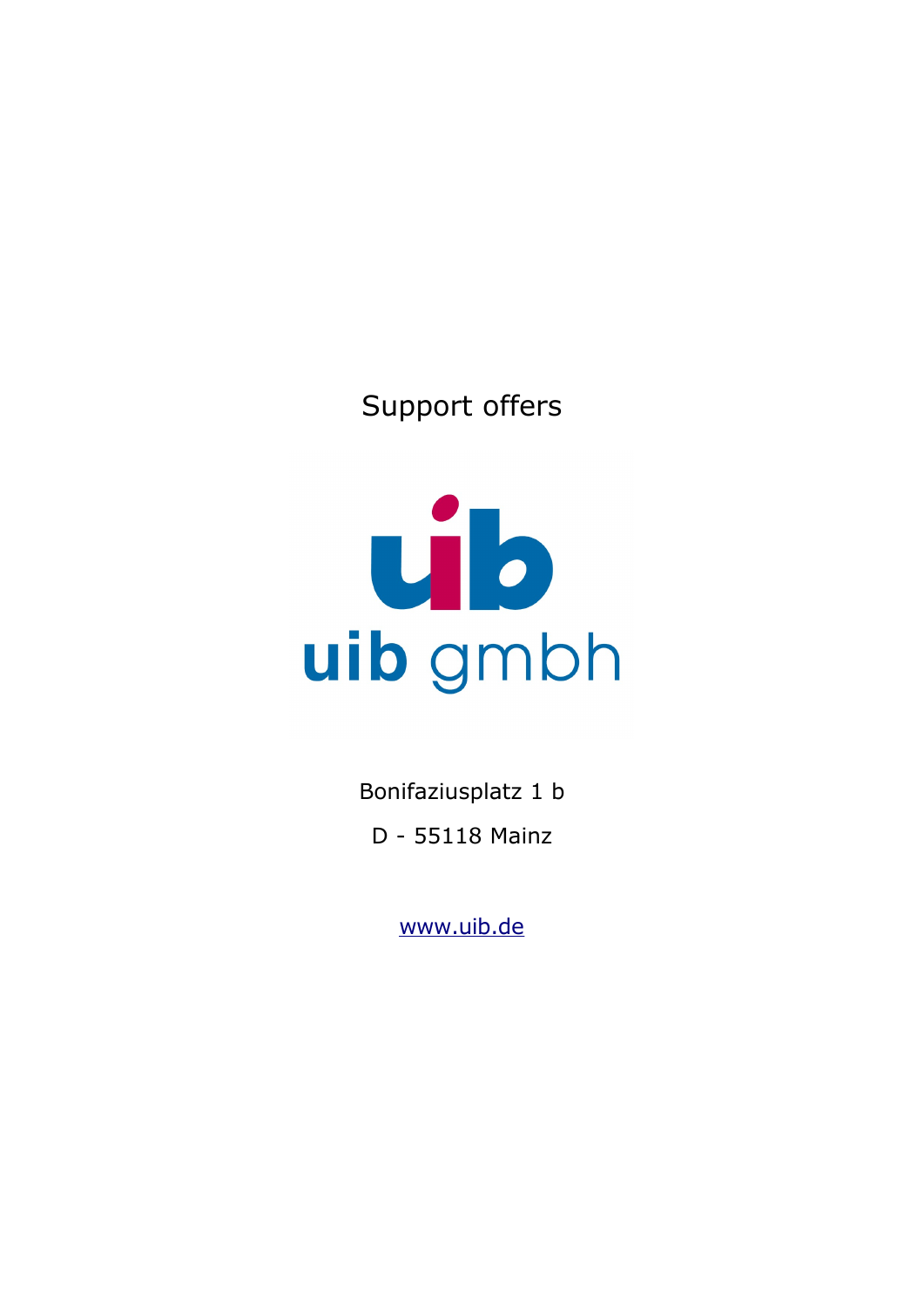



# **Inhaltsverzeichnis**

| 1. Why should I sign a support and maintenance contract?3                |  |
|--------------------------------------------------------------------------|--|
|                                                                          |  |
| 2.1. For free: web support forum under forum.opsi.org4                   |  |
|                                                                          |  |
|                                                                          |  |
|                                                                          |  |
|                                                                          |  |
|                                                                          |  |
|                                                                          |  |
|                                                                          |  |
|                                                                          |  |
|                                                                          |  |
|                                                                          |  |
|                                                                          |  |
|                                                                          |  |
|                                                                          |  |
|                                                                          |  |
|                                                                          |  |
|                                                                          |  |
|                                                                          |  |
|                                                                          |  |
|                                                                          |  |
|                                                                          |  |
|                                                                          |  |
|                                                                          |  |
|                                                                          |  |
| 2.10.1. Update subscription for 'MS Hotfixes' up to 1000 clients8        |  |
| 2.10.2. Update subscription for the opsi standard products up to 1000    |  |
| clients<br>. 8                                                           |  |
| 2.10.3. Update subscription for 'MS-Office Hotfixes' up to 1000 clients9 |  |
| 2.10.4. Update subscription per software package up to 500 clients10     |  |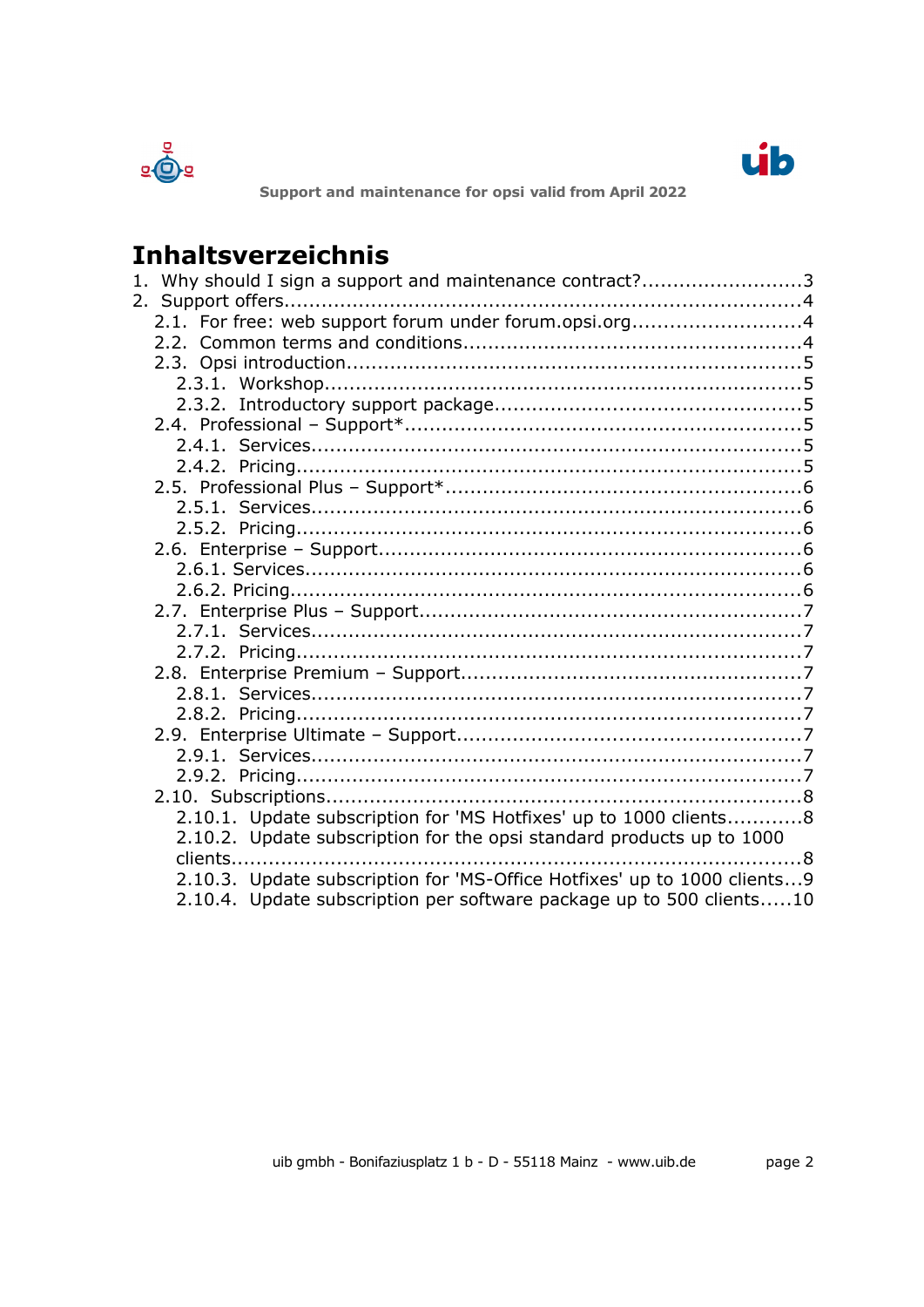



# <span id="page-2-0"></span>**1. Why should I sign a support and maintenance contract?**

The characteristics of every desktop management software (like opsi) are:

- It is used by system admins with a limited amount of time and money
- The learning curve takes several days
- Huge time saving potential when in operation
- Critical when breakdowns and malfunctions occur
- The software system requires maintenance to stay up-to-date for distributing recent software packages
- The software system requires maintenance to support new operating systems (installation as well as software distribution)
- The software system requires maintenance to integrate the latest hardware (new or updated drivers)

#### **The resulting arguments are**:

- To procure a software distribution system might be free of charge the installation, introduction and operation of the system never is.
- The most economical solution for the introduction is to provide workshops and training for the administrators, covering the installation and operation of opsi
- The most economical solution for a continuous operation of opsi is to sign a support and maintenance contract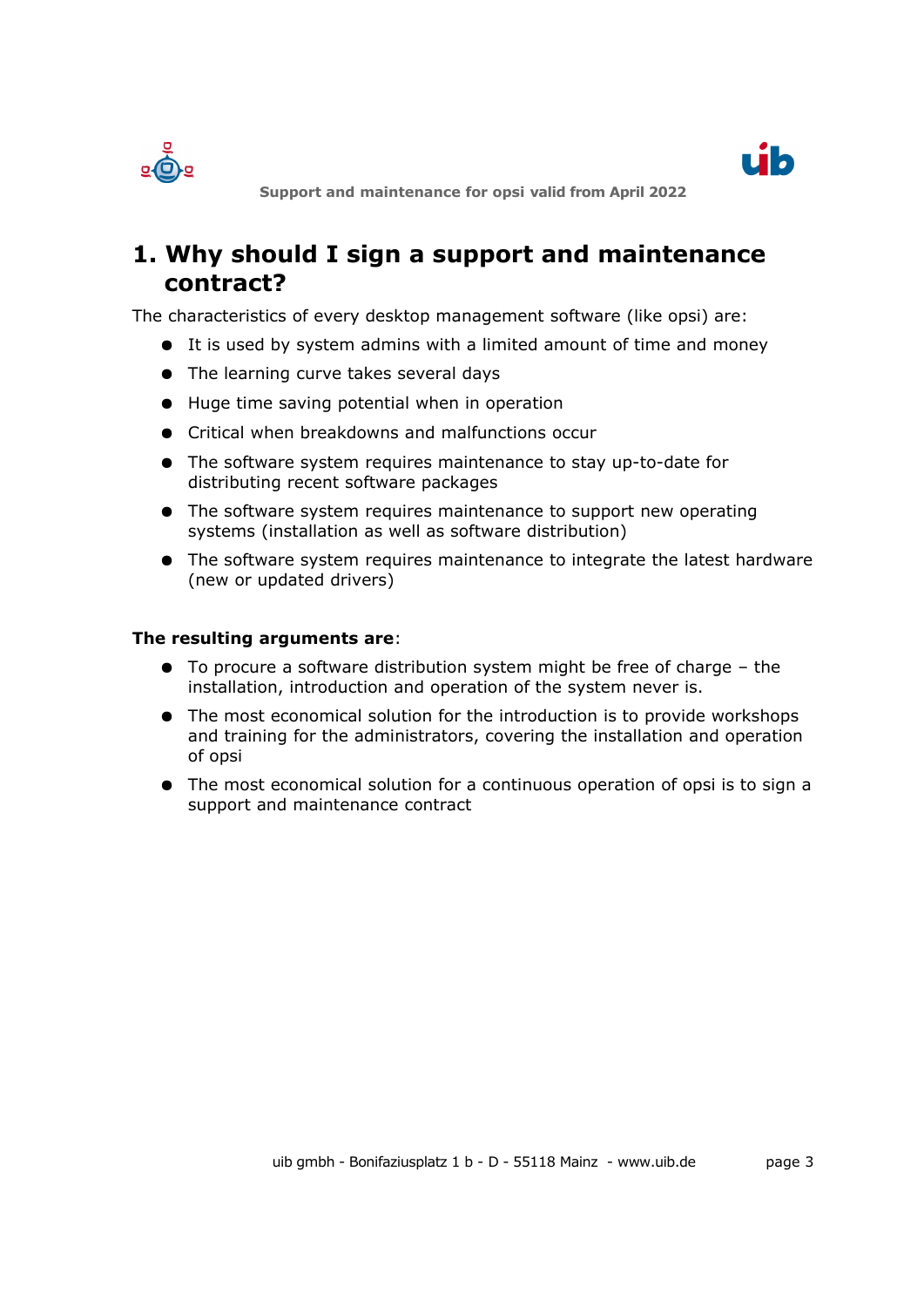



# <span id="page-3-2"></span>**2. Support offers**

# <span id="page-3-1"></span>**2.1. For free: web support forum under forum.opsi.org**

The use of the opsi web forum is open for everybody and free of charge. In the evaluation phase additional support is supplied by **uib gmbh** and by the opsi community.

There is no support free of charge provided by **uib gmbh** for productive opsi installations.

# <span id="page-3-0"></span>**2.2. Common terms and conditions**

The following terms and conditions as well as the pricing are valid per end customer and standard installation. Please contact us for the special pricing for consultants and special installations. **All prices are exclusive VAT.**

Our support services covers questions regarding opsi as well as technical questions regarding the operating systems Linux, Windows and network technology.

The prices for the support and maintenance contracts and subscriptions have to be paid once a year in advance. For different modes of payment additional costs will be charged:

For half-yearly payment 100  $\epsilon$  / year, for quarter-yearly payment 200  $\epsilon$  / year.

Additional service and support time, will be invoiced every three months with submission of proof of service (activity report).

The minimal duration of the support and maintenance contracts and subscriptions is one year and extends automatically. The period of notice is 3 months. The default support reaction time is one working day.

In case of support break: **15 % additional charge**

The general terms and conditions of uib gmbh are to be applied.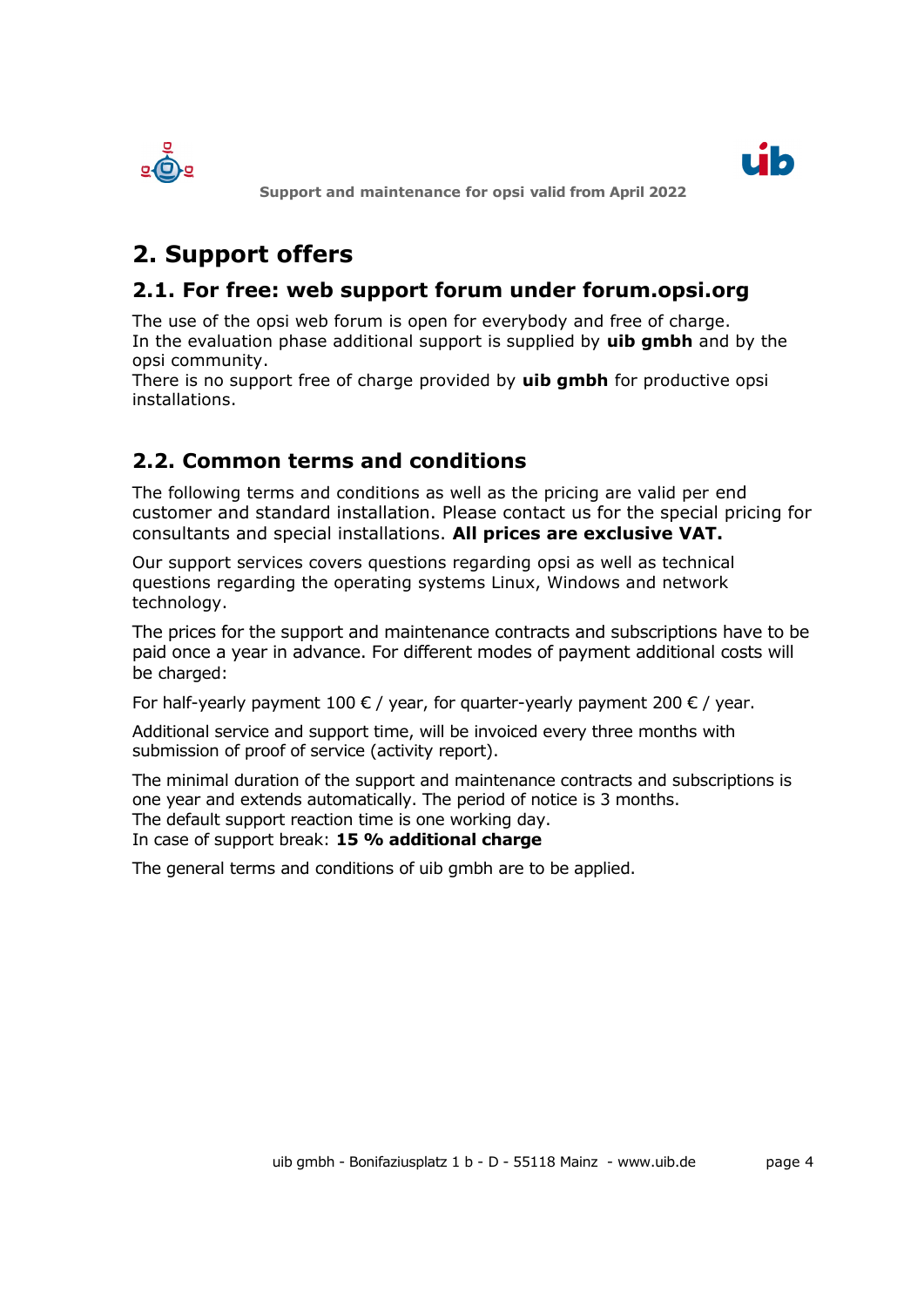



# <span id="page-4-5"></span>**2.3. Opsi introduction**

# <span id="page-4-4"></span>*2.3.1. Workshop*

To introduce opsi to your organization we recommend:

● 3-days workshop at your site (in-house workshop)

### **Pricing:**

● by request

### <span id="page-4-3"></span>*2.3.2. Introductory support package*

As an alternative to the in-house workshop we offer the introductory support package:

- 4 h phone and email support
- support period is 2 months
- bookable once per end customer
- Remaining (unused) support time expires after 2 months and will be used for product maintenance.

### **Pricing:**

- $\bullet$  600 € once
- Additional support time 2.50  $\epsilon$  per minute (150  $\epsilon$  per hour)

# <span id="page-4-2"></span>**2.4. Professional – Support\***

### *2.4.1. Services*

- <span id="page-4-1"></span>● Phone and email support
- opsi maintenance
- Support time of 60 minutes per month included
- Remaining (unused) support time cannot be transferred to the next month and will be used for product maintenance

### *2.4.2. Pricing*

- <span id="page-4-0"></span>● 145  $\epsilon$  per month resp. 1,740  $\epsilon$  per annum
- Additional support time 2.42  $\epsilon$  per minute (145  $\epsilon$  per hour)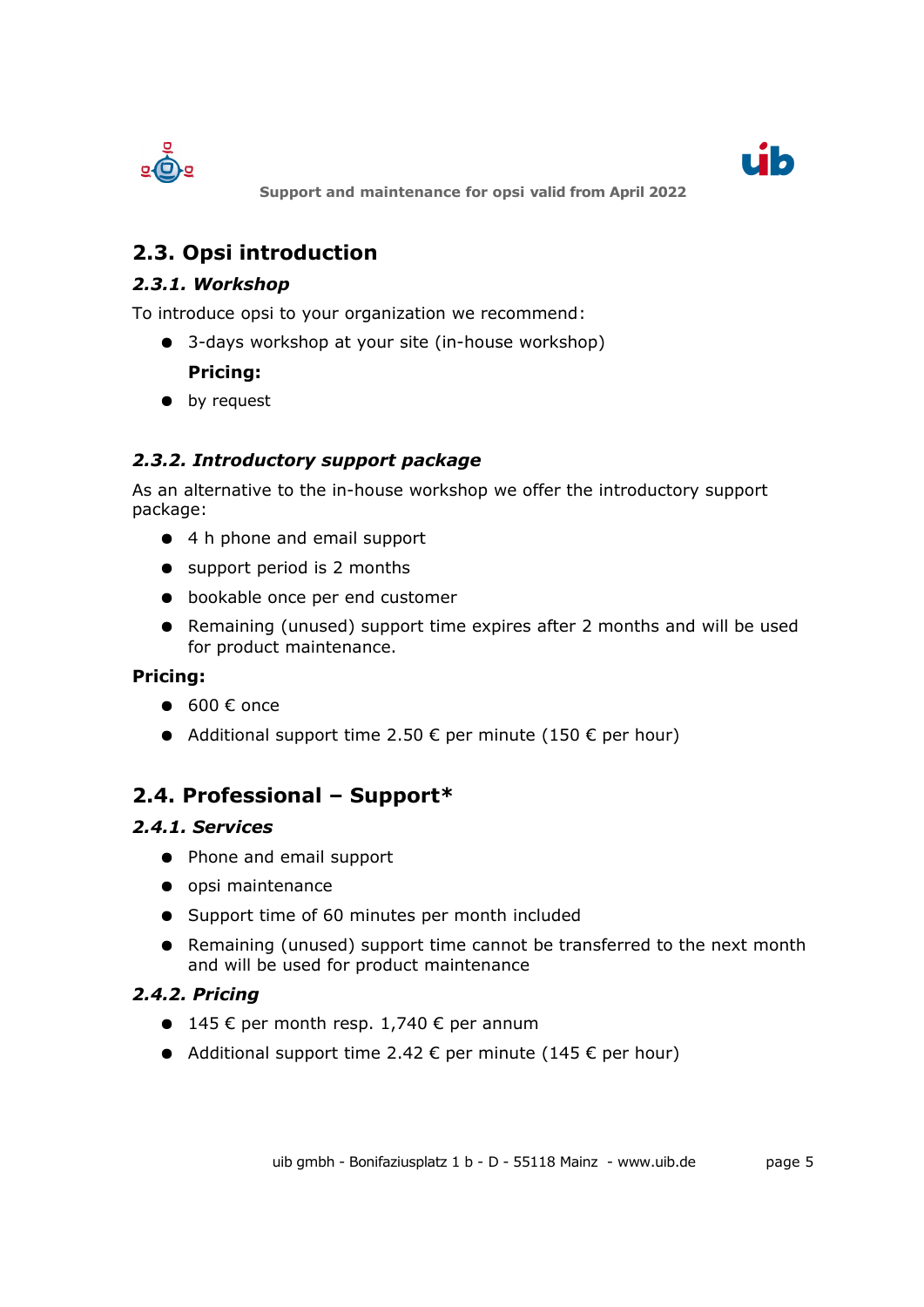



# <span id="page-5-5"></span>**2.5. Professional Plus – Support\***

#### *2.5.1. Services*

- <span id="page-5-4"></span>● Phone and email support
- opsi maintenance
- Support time of 120 minutes per month included
- Remaining (unused) support time cannot be transferred to the next month and will be used for product maintenance

### *2.5.2. Pricing*

- <span id="page-5-3"></span>● 270  $\epsilon$  per month resp. 3,240  $\epsilon$  per annum
- Additional support time 2.25  $\epsilon$  per minute (135  $\epsilon$  per hour)

**\*** Professional and Professional Plus contracts are only available for installations up to 1000 clients. From 1000 clients on, a higher maintenance is required, covered by Enterprise contracts.

# <span id="page-5-2"></span>**2.6. Enterprise – Support**

#### <span id="page-5-1"></span>*2.6.1. Services*

- Phone and email support
- opsi maintenance
- Support time of 600 minutes (10 h) per 3 months included
- Remaining (unused) support time cannot be transferred to the next quarter and will be used for product maintenance

### <span id="page-5-0"></span>*2.6.2. Pricing*

- 400  $\epsilon$  per month resp. 4,800  $\epsilon$  per annum
- Additional support time 2.00  $\epsilon$  per minute (120  $\epsilon$  per hour)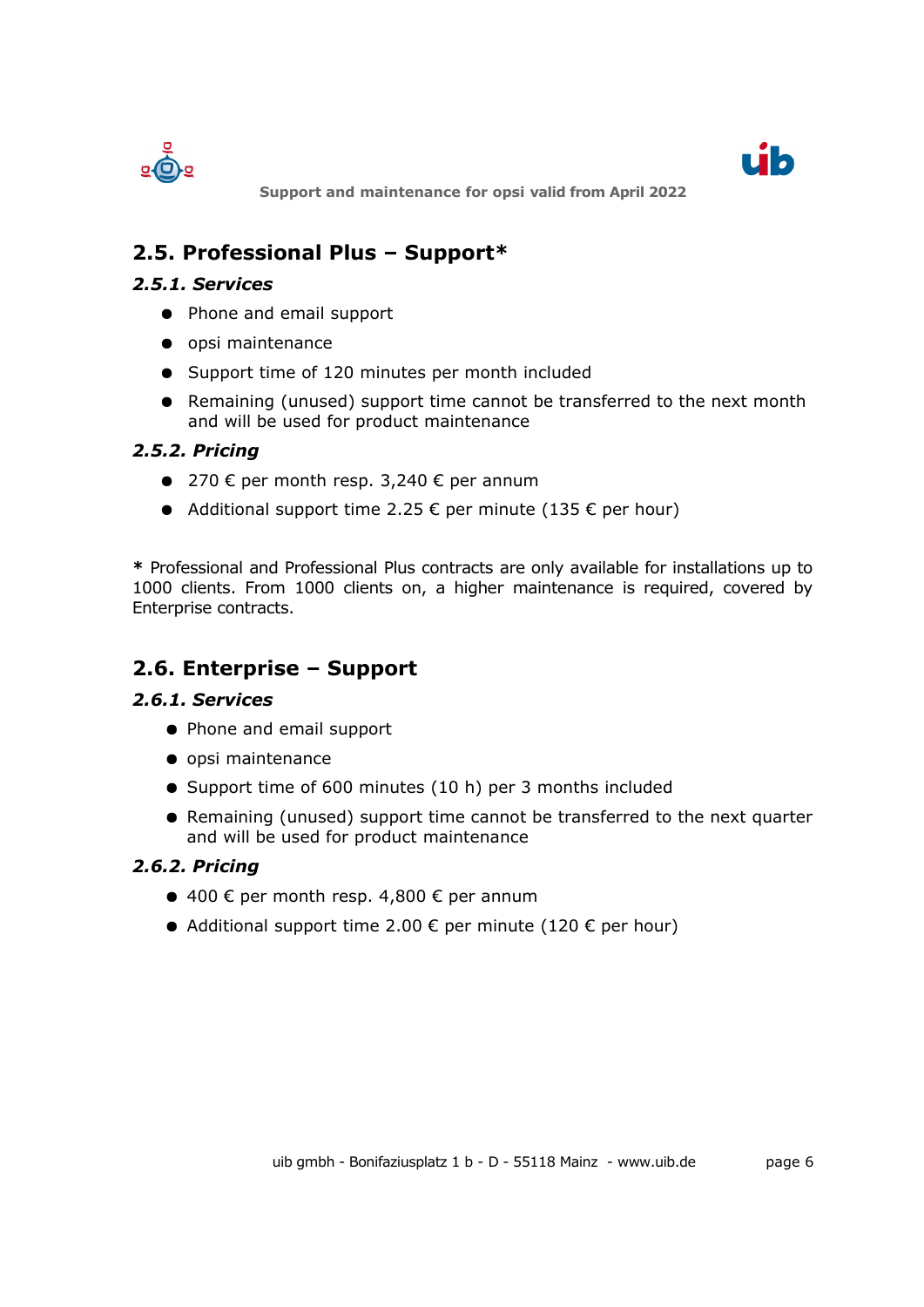



# <span id="page-6-8"></span>**2.7. Enterprise Plus – Support**

### *2.7.1. Services*

- <span id="page-6-7"></span>● Phone and email support
- opsi maintenance
- Support time of 900 minutes (15 h) per 3 months included
- Remaining (unused) support time cannot be transferred to the next quarter and will be used for product maintenance

# *2.7.2. Pricing*

- <span id="page-6-6"></span>■ 525  $\epsilon$  per month resp. 6,300  $\epsilon$  per annum
- <span id="page-6-5"></span>● Additional support time 1.75  $\epsilon$  per minute (105  $\epsilon$  per hour)

# **2.8. Enterprise Premium – Support**

# *2.8.1. Services*

- <span id="page-6-4"></span>● Phone and email support
- opsi maintenance
- Support time of 3.600 minutes (60 h) per 3 months included
- Remaining (unused) support time cannot be transferred to the next quarter and will be used for product maintenance

# *2.8.2. Pricing*

- <span id="page-6-3"></span> $\bullet$  1,050 € per month resp. 12,600 € per annum
- <span id="page-6-2"></span>● Additional support time 1.75  $\epsilon$  per minute (105  $\epsilon$  per hour)

# **2.9. Enterprise Ultimate – Support**

### *2.9.1. Services*

- <span id="page-6-1"></span>● Phone and email support
- opsi maintenance
- Support time of 14.400 minutes (240 h) per annum included
- Remaining (unused) support time cannot be transferred to the next quarter and will be used for product maintenance

# *2.9.2. Pricing*

- <span id="page-6-0"></span> $\bullet$  2,000 € per month resp. 24,000 € per annum
- Additional support time 1.67  $\epsilon$  per minute (100  $\epsilon$  per hour)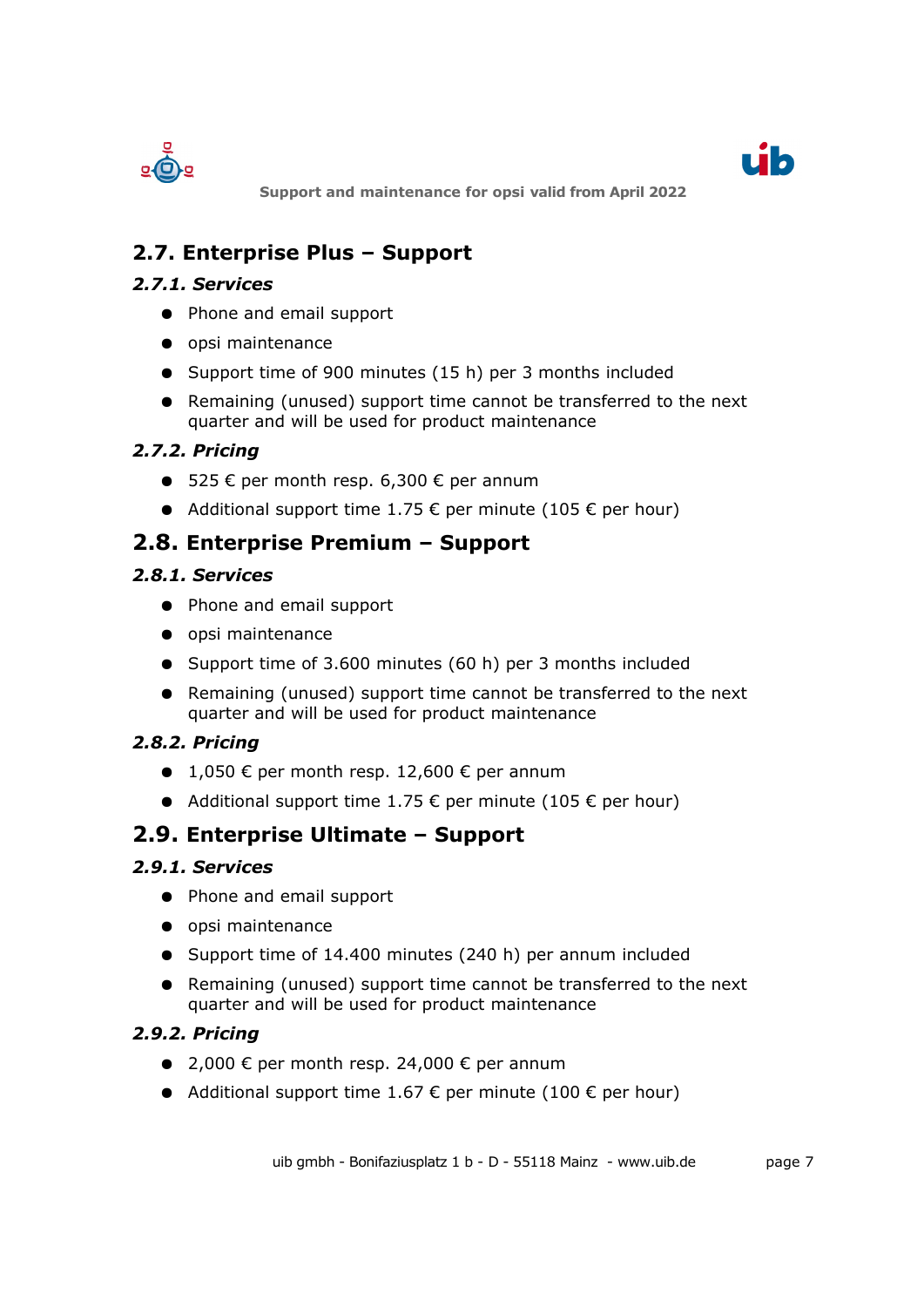



# <span id="page-7-2"></span>**2.10. Subscriptions**

Subscription prices are per end customer and restricted for up to 500 or up to 1,000 clients, depending on the subscription type.

This means that if there are more than 500 or 1000 clients, multiple subscriptions must be purchased.

# <span id="page-7-1"></span>*2.10.1. Update subscription for 'MS Hotfixes' up to 1000 clients*

Regular updates for the product MS-Hotfix (Hotfixes for Windows 2012 / Windows 8.1 Professional to Windows 10 / Windows 2016 Server/ Windows 2019 Server)

The updates will be provided within 3 working days after Microsoft's publication of important and critical patches and delivered via download area (restricted access).

Pricing: 360 € per annum (30 € monthly)

It's not allowed to share subscriptions with someone else.

# <span id="page-7-0"></span>*2.10.2. Update subscription for the opsi standard products up to 1000 clients*

Regular updates for the products:

- Adobe Reader DC Classic
- Adobe Reader DC Continuous
- Apache OpenOffice.org
- LibreOffice
- Mozilla Firefox (dutch, german, english and french)
- Mozilla Thunderbird (german, english and french)
- Gimp
- Google Chrome
- Oracle Java VM
- VLC Media Player
- $\bullet$  7-Zip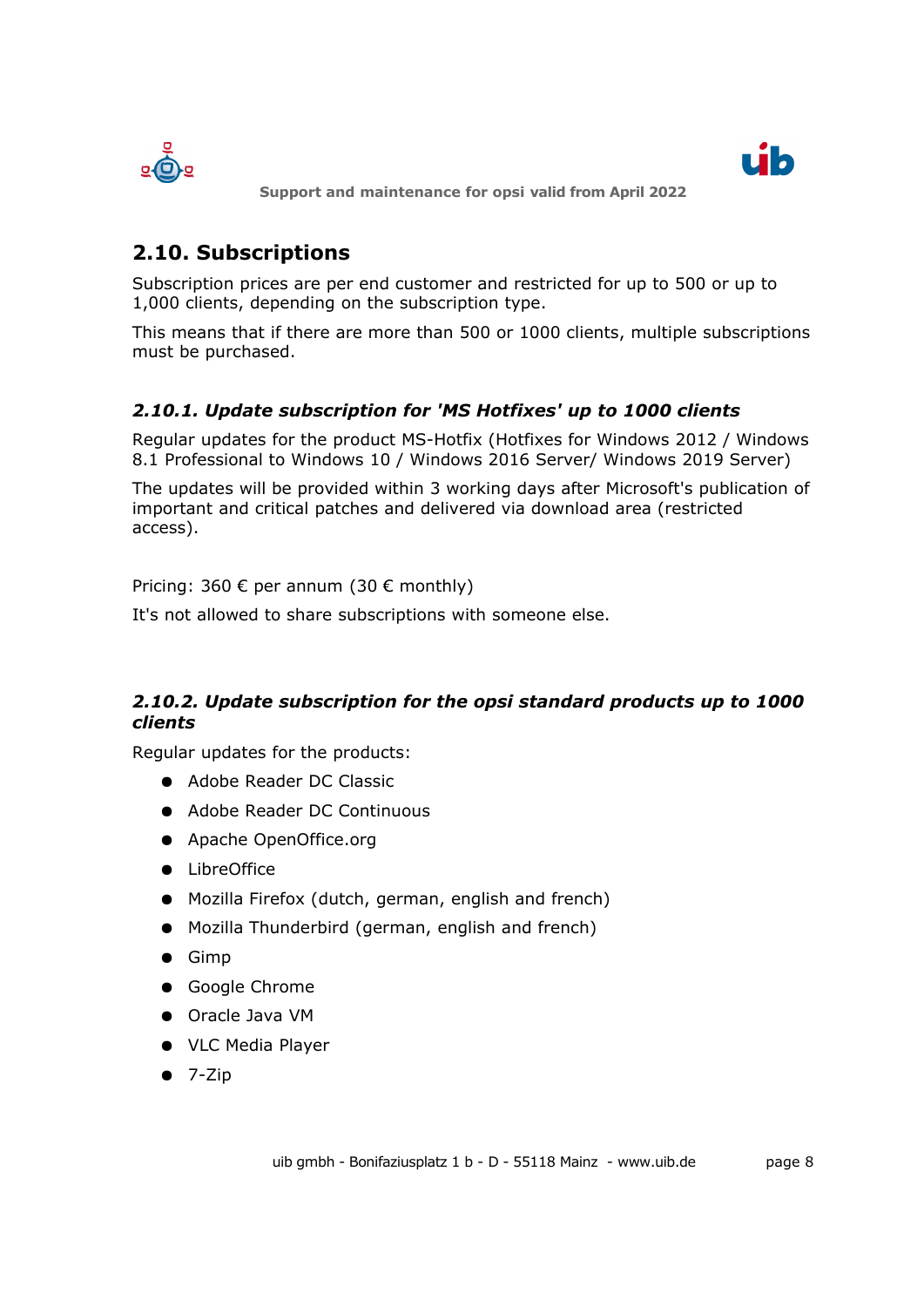



The updates will be provided within 2 working weeks after manufacturer's release. For critical security patches the opsi packet will be provided within 1 working week after the patch release.

Pricing: 360  $\epsilon$  per annum (30  $\epsilon$  monthly)

It's not allowed to share subscriptions with someone else.

On request we send you an offer for:

- Mozilla Firefox
- Mozilla Thunderbird in further languages

#### <span id="page-8-0"></span>*2.10.3. Update subscription for 'MS-Office Hotfixes' up to 1000 clients*

Regular updates for the product:

- MS-Office 2010 (32 Bit)
- MS-Office 2013 (32 Bit / 64 Bit)
- MS-Office 2016 (32 Bit / 64 Bit)

The updates will be provided within 3 working days after Microsoft's publication of important and critical patches and delivered via download area (restricted access).

Pricing: 360  $\epsilon$  per annum (30  $\epsilon$  monthly)

It's not allowed to share subscriptions with someone else.